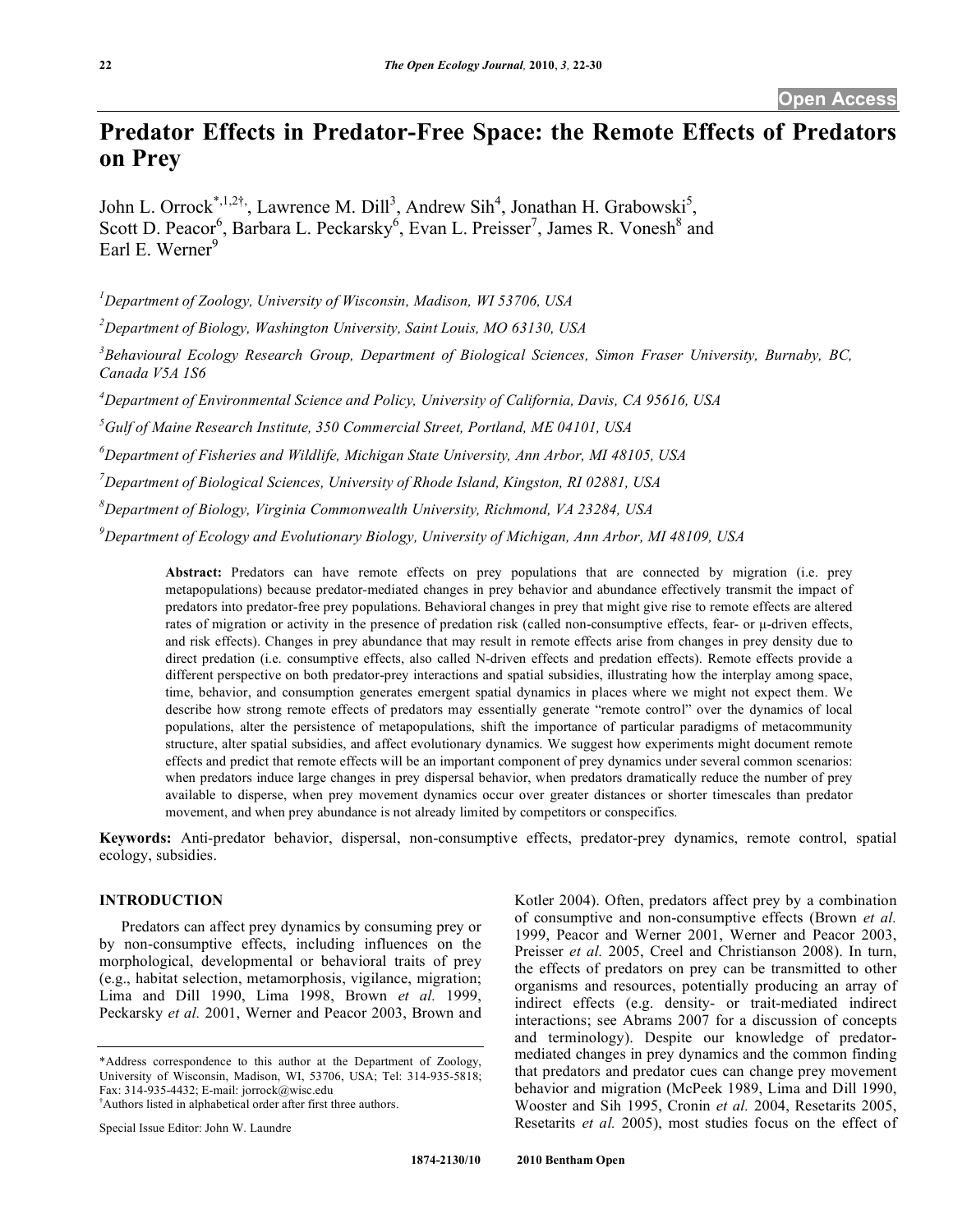predators on prey in patches where the two coincide. This focus persists despite evidence that migration of prey may be an important component of prey population dynamics (e.g., Cooper *et al.* 1990, Sih and Wooster 1994), that the effect of predators can be transmitted across ecosystems via prey (Vonesh and Osenberg 2003, Knight *et al.* 2005, Resetarits and Binckley 2009), and that ecological interactions and ecosystem services are mediated by organisms that cross patch boundaries (Polis *et al.* 1997, Baxter *et al.* 2005, Kremen *et al.* 2007, Marczak *et al.* 2007, McCoy *et al.*  2009).

Our perspective is that the effect of predators is not limited to populations where prey and predators coincide. Rather, when prey populations are linked by movement (i.e., a metapopulation), many important effects of predators may be manifest in areas where predators are not always found, i.e., predators may have remote effects via their effect on prey migration. Changes in prey migration may arise because predators alter prey movement behavior; such changes have been called fear- or µ-driven effects (Brown *et al.* 1999), non-consumptive effects (e.g., Preisser *et al.* 2007, Peckarsky *et al.* 2008), or risk effects of predators (Creel and Christianson 2008). Changes in prey migration may also arise because predation changes the number of prey available to move, which may be described as N-driven effects (Brown *et al.* 1999), consumptive effects (e.g., Preisser *et al.*  2007, Peckarsky *et al.* 2008), or predation effects of predators (Creel and Christianson 2008). For consistency, we use non-consumptive and consumptive effects to describe the two ways that remote effects may be generated.

Remote effects may be a pervasive, yet understudied, component of predator-prey dynamics; when substantial enough to dictate the dynamics of prey populations, these effects may essentially yield "remote control" by predators of both prey and taxa that interact with prey (e.g. competitors, mutualists), even when those populations are apparently predator-free. The concept of remote effects illustrates how spatial dynamics of predator-prey interactions may be largely underwritten by the predator-mediated flux of prey. Here we provide an overview of the implications of remote effects, suggest systems where they are likely to be important, and provide guidelines for experimentally assessing their influence. Our message is that a complete understanding of the dynamics of populations and communities may require consideration of the impacts of predators elsewhere.

### **WHAT ARE REMOTE EFFECTS?**

We envision a prey metapopulation where local populations of prey inhabit portions of habitat (patches) that are separated by an uninhabitable matrix; although boundaries and patches may not be completely discrete entities in ecological communities, this framework has been useful for capturing a wide array of ecological dynamics within the context of metapopulations and metacommunities (e.g., Hanski and Gilpin 1997, Leibold *et al.* 2004). Within each patch, the dynamics of prey (i.e. local prey populations) are governed by patch characteristics and prey migration (i.e., a structured metapopulation; see Gyllenberg *et al.* 1997). We assume that predators are not capable of simultaneously



**Fig. (1).** A conceptual diagram of remote effects when prey have an absolute refuge from predation. In this example, the predator (fish) can access prey (aquatic invertebrates) in one patch (the circled area on the left), but fish cannot access prey in the two patches depicted on the right. Arrows indicate the movement of prey among local prey populations, with arrow size representing the relative rate of movement. Remote effects arise when predators change the flux of prey to remote prey populations by changing prey behavior or abundance in the local patch where predators and prey coincide. Refuge patches that experience remote effects are circled with dotted lines, with changes in the shape and size of arrows depicting net changes in the flux of prey among populations. (**A**) Without local effects, remote effects cannot be generated. (**B**) Remote effects arise in predator-free patches when local effects lead to changes in prey migration, e.g., if predators increase the migration rates of prey (a non-consumptive remote effect). (**C**) Remote effects can also reduce the flux of prey to remote patches via consuming prey or reducing prey migration. Note that remote effects may also alter prey flow among remote populations, as indicated by the change in the size of the arrow linking the two remote prey populations.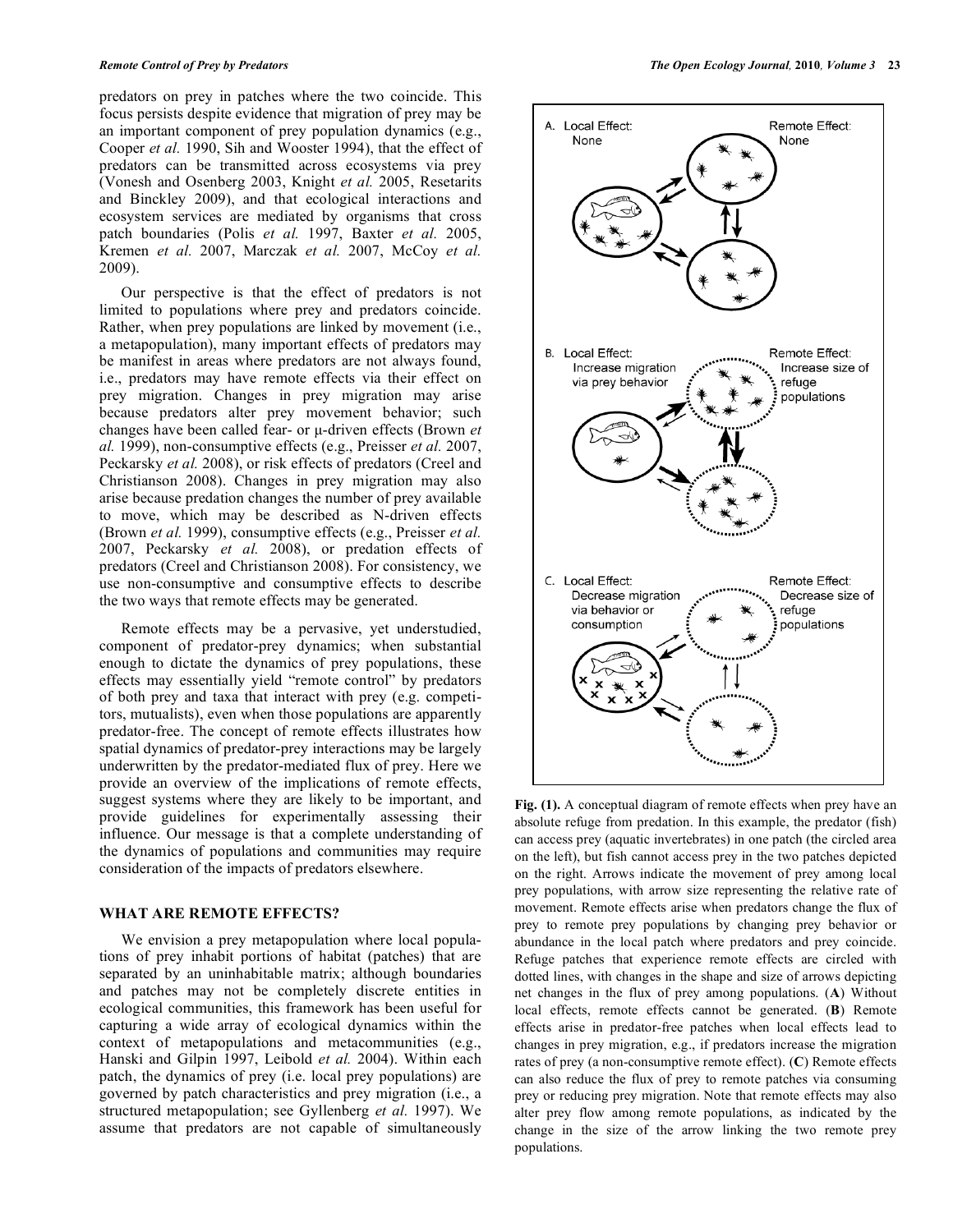

**Fig. (2).** A conceptual diagram of remote effects when prey have a transient refuge because predators cannot forage among all prey populations at once. In this diagram, fish predators have access to separate local populations of arthropod prey, but cannot simultaneously visit all prey populations. Arrows among local prey populations indicate prey movement. When only local effects are examined (**A**), the effects of predators are considered to be localized to the prey population the predator is directly affecting, without consideration of how local effects might influence the net flux of prey among local populations. As such, the arrows representing prey movement are not different among local populations when only local effects are considered. The remote effects perspective highlights how, in addition to local effects, predators can have impacts on remote patches of prey by changing rates of prey flux among patches. Predators may increase prey flux to remote patches when prey emigrates in response to predators (**B**). Predators may decrease the flux of prey to remote patches by consuming prey or by reducing the likelihood that prey will initiate emigration behavior (**C**). Patches that experience remote effects are circled by dotted lines, with changes in the shape and size of arrows depicting changes in the flux of prey among populations. Regardless of which patch the predator visits during a given time step, a non-zero fraction of the remaining patches experiences the effects of predators via remote effects (in this example, 3 of 6 patches experience remote effects). Although remote effects are limited to three patches to simplify the figure, remote effects may affect all 6 patches by changing flows among remote patches, analogous to the change in prey flux among remote populations in Fig. (**1**).

exploiting all individual prey populations, i.e., there is a spatial refuge from predation (Fig. **1**), or predators are incapable of visiting all prey populations simultaneously, creating a spatiotemporal, or transient (sensu Sih *et al.* 1985) refuge (Fig. **2**). We distinguish between remote effects and other examples of changes in prey foraging behavior due to predation risk (for examples, see Lima 1998, Werner and Peacor 2003, Schmitz *et al.* 2004, Creel and Christianson 2008), e.g. changes in foraging behavior within a patch, and shifts in prey foraging among different microhabitats within a patch. Such responses of prey are undoubtedly important; however, to highlight the spatial dynamics that characterize remote effects, we focus on situations where prey populations are structured as metapopulations.

In this system, predators affect within-patch prey population dynamics in two ways: predators directly affect prey within local populations where predators and prey coincide (local effects, Fig. **1**), and predators also change the flux of prey that leave or colonize the local population, thereby affecting recipient remote prey populations that do not contain predators (remote effects). As mentioned earlier, remote effects arise via two mechanisms: 1) consumptive effects, where predators reduce rates of prey flux among patches by directly consuming prey within local populations,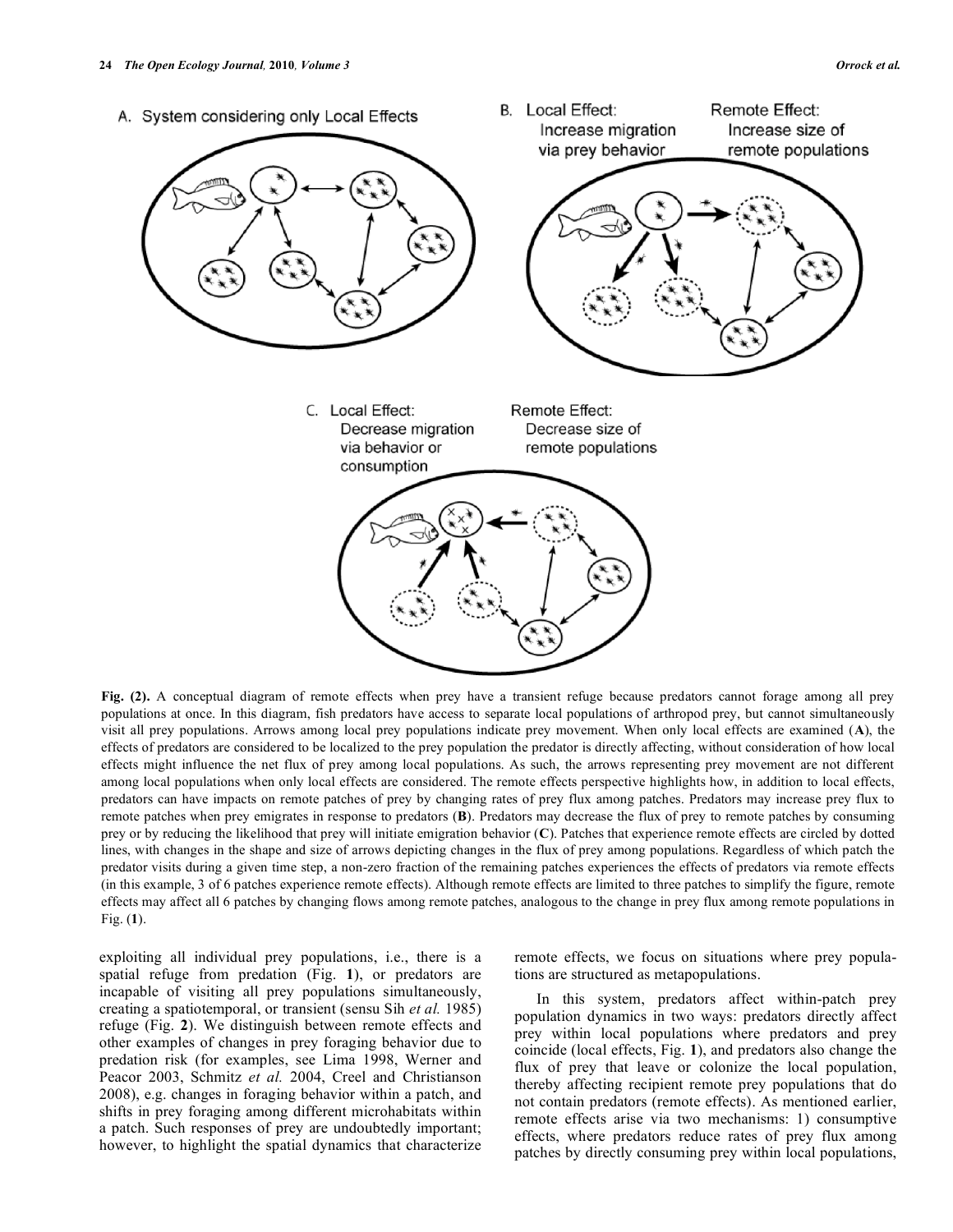

**Fig. (3).** Remote effects can also be generated when habitat shifts during prey ontogeny provide a refuge from predation. In this example, aquatic prey move to adjacent terrestrial habitats upon metamorphosis, where aquatic predators cannot follow. However, aquatic predators can influence the number of prey available for metamorphosis by consuming prey or by reducing rates of prey development, creating remote effects in the recipient terrestrial system. Although not shown, remote effects of predators that arise due to ontogenic niche shifts may also change the average phenotype of prey arriving in the recipient system. For example, larval anurans may undergo more rapid metamorphosis in predator-containing aquatic habitats, such that post-metamorphic individuals that move into terrestrial habitats are of smaller body size when predators are present in the aquatic habitat.

thereby reducing the number of individuals available to disperse; 2) non-consumptive effects, whereby predators increase or decrease rates of prey flux by influencing prey movement (i.e., changing the likelihood that an individual will disperse or the mean phenotype of dispersers). For example, the dynamics of fish populations (prey) in predator-free tributaries are a function of predators in connecting streams not only because consumption by predatory fish reduces dispersal of smaller fish (Fraser *et al.* 1995), but also because surviving prey are more likely to disperse from areas that contain predators (Fraser *et al.* 1999, Gilliam and Fraser 2001). Non-consumptive remote effects also arise when mobile prey choose to avoid otherwise suitable habitats that contain predators (e.g., Kats and Sih 1992, Resetarits 2001, Resetarits 2005, Resetarits *et al.* 2005, Resetarits and Binckley 2009). For example, beetles that choose to oviposit in predator-free pools generate the remote effect of "spatial contagion" in predator-free patches due to the presence of nearby predator-containing patches (Resetarits and Binckley 2009). For remote effects to occur, the matrix separating local prey populations need not be confined to the same ecosystem or life stage. As we discuss below, remote effects may operate within specific life-history stages and ecosystems, but may also be common when ontogenetic changes in prey habitat use with ontogeny (e.g., Benard and McCauley 2008, McCoy *et al.* 2009) create spatially and temporally structured prey populations (Fig. **3**).

# **WHEN ARE REMOTE EFFECTS LIKELY TO BE IMPORTANT?**

To examine how remote effects may alter prey dynamics, we consider how the dynamics of a hypothetical local prey population (within a larger prey metapopulation) might depend on the relative contribution of local and remote effects (Table **1**). All else being equal, remote effects of predators on prey are more important if predators cause large changes in prey abundance via predation in the source patch (before prey have the opportunity to disperse), if they elicit large changes in prey movement rates, or if prey are not limited by bottom-up forces in local populations. The relative balance of several factors should affect prey dispersal rates. For example, dispersal rates will be relatively high if: benefits of staving in the source patch are low (e.g. the patch has low resources for prey), costs of staying are high (e.g., predators are voracious and prey are not well defended), costs of dispersing are low (e.g., prey have good dispersal ability and the matrix habitat is not risky), and benefits of dispersing are high (e.g., other patches are predator-free or lower risk). Interestingly, in some systems, when predation risk is very high, it can be so dangerous for prey to move through the habitat to disperse that predators suppress prey dispersal (Wooster and Sih 1995, McIntosh *et al.* 2002). Because the strength of predator-induced dispersal also depends upon the magnitude and effectiveness of prey defensive behavior, remote effects might also depend upon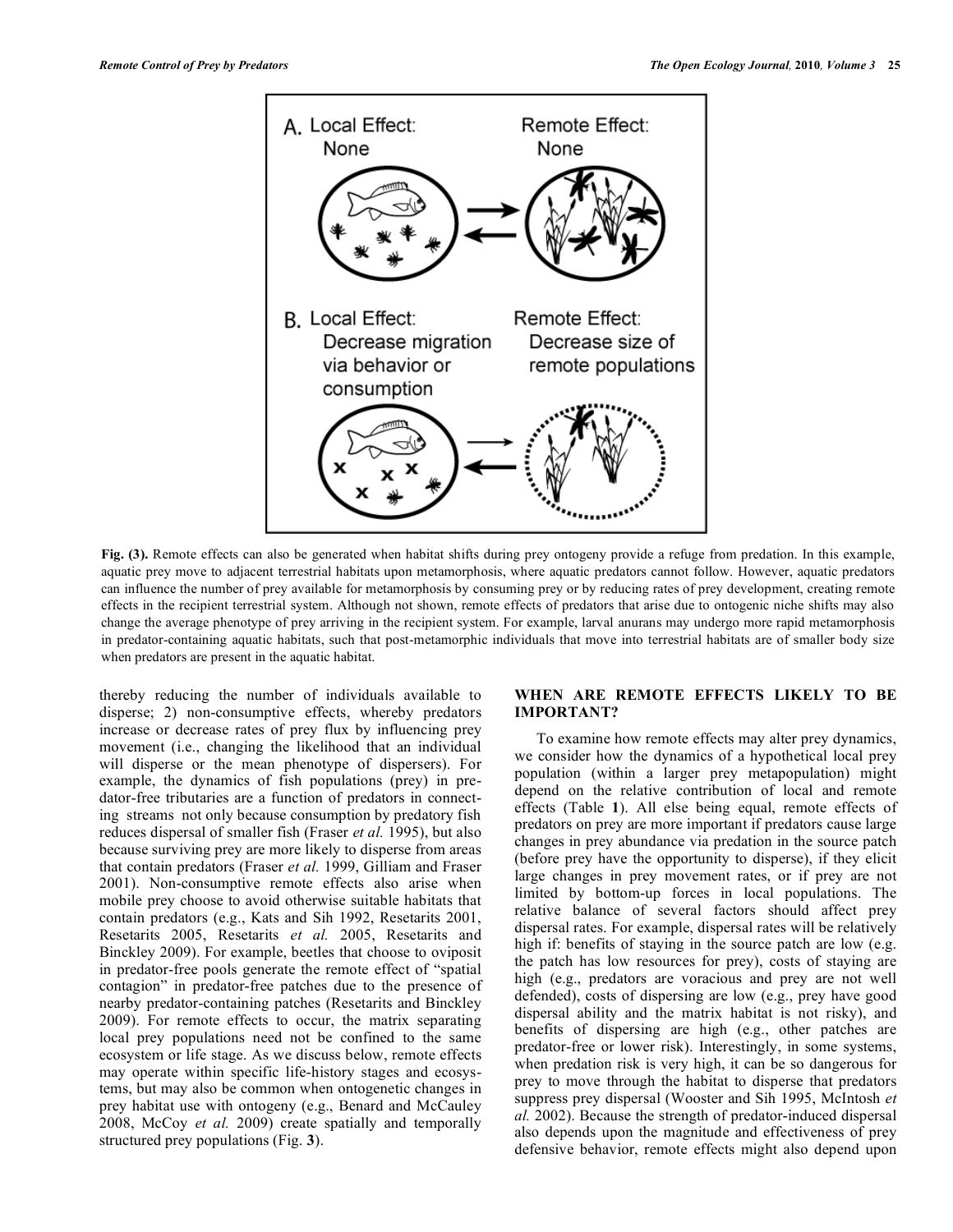Table 1. Characteristics of Predator-Prey Systems and Proposed Mechanisms that may Determine the Influence of Remote Effects **on Local Prey Population Dynamics**

| Characteristic                               | Mechanism                                                                                                              | Outcome                                           |
|----------------------------------------------|------------------------------------------------------------------------------------------------------------------------|---------------------------------------------------|
| Prey behavioral or<br>morphological defenses | Effective anti-predator defense reduces changes in prey abundance and eliminates<br>need to migrate                    | Fewer populations influenced by<br>remote effects |
| Predator lethality                           | Predators greatly reduce prey survival, reducing number of prey to migrate                                             | Fewer populations experience<br>remote effects    |
| Predator ferocity                            | Predators reduce prey activity, suppressing prey migration                                                             | Fewer populations experience<br>remote effects    |
|                                              | Predators increase motivation of prey to move to another population                                                    | More populations influenced by<br>remote effects  |
| Presence of spatial refuge.                  | Predators cannot enter the refuge, all effects of predators in the refuge are<br>indirectly mediated via prey          | Refuge populations experience<br>remote effects   |
| Predator abundance                           | Most prey populations experience local effects when predators are common (i.e.,<br>no transient refuge from predation) | Fewer populations influenced by<br>remote effects |
| Movement distance                            | Prey move farther than predators, creating a spatiotemporal refuge from predators                                      | More populations influenced by<br>remote effects  |
| Movement rate                                | Prey move more rapidly than predators                                                                                  | More populations influenced by<br>remote effects  |
| Remote prey abundance                        | Prey are restricted from entering remote, recipient population by conspecifics or<br>competitors                       | Reduce remote effects in<br>recipient population  |
| Movement type                                | Directed movement may concentrate prey in remote patches                                                               | Remote effects augmented in<br>remote patches     |

the prey's evolutionary history with predators (McIntosh and Townsend 1994, Sih *et al.* 2010). More subtly, remote effects of predators may be more important if predation risk causes a large shift in the mean (or variance) in the phenotype of dispersers (e.g., in their size, condition, or behavior; Fraser *et al.* 2001, Benard and McCauley 2008).

### **REMOTE EFFECTS IN REFUGE-BASED PREY POPULATIONS**

Remote effects of predators may arise if predators are permanently absent from some local prey populations, i.e. when some local prey populations exist in permanent refuges. Many ecological systems have small-scale refuges capable of supporting local prey populations (e.g., Sih *et al.* 1985, Lima 1998) where predators can be excluded from refuges due to large size (i.e., they cannot fit within the refuge), or other morphological constraints (e.g., predators cannot cling to rocks in fast-moving waters; Hart and Finelli 1999), because predators cannot persist in the refuge (e.g. ephemeral bodies of water used for breeding by larval insects and amphibians rarely harbor fish predators), or because predators face increased risk there from predators of their own. Because predators can never consume or frighten prey in the refuge population, all effects of predators on local prey populations within a refuge are remote effects (Fig. **1**).

Prey that experience ontogenic niche shifts (e.g., amphibian larvae or aquatic insects emerging from water to land) also provide a situation where predators may generate remote effects (Fig. **3**), because these prey may escape most of their current predators when they change habitats. For example, predators during early life stages can reduce the number of prey (e.g., Vonesh 2005b, Vonesh and Bolker 2005) or average prey phenotypes (Peckarsky *et al.* 2001, Benard 2004, Benard and McCauley 2008) in subsequent habitats, as well as change transition rates between ontogenic niches, e.g. egg hatching rates (Vonesh 2005a). All of these changes have the ability to affect the quantity and quality of prey that arrive in the recipient population.

#### **Remote Effects within Transient Refuges**

In contrast, other refuges are transient: predators may be currently absent from a given site, but they can re-colonize at a later time. Because local populations in transient refuges are not always free of predators, the relative importance of local versus remote effects on prey populations will be a function of the frequency with which predators visit each patch of prey and prey migration rates (Table **1**). As the proportion of prey patches experiencing predation at a given time increases, the relative strength of remote effects averaged across the metapopulation is necessarily reduced, because frequent predator visitation brings the majority of local prey populations under the control of local predation (i.e., predators directly affect the majority of prey patches most of the time). Conversely, if predators visit only a small proportion of local prey populations, predators may exert a larger remote effect across the prey metapopulation if prey disperse and thus transmit the signal of predation to the many remote populations more rapidly than predators visit them. Thus, remote effects are predicted to play a larger role in overall dynamics in systems where rates of prey flux are large relative to the movement rates of predators (Table **1**), as might occur in systems where predator movement is costly, alternative prey exist, predators lack good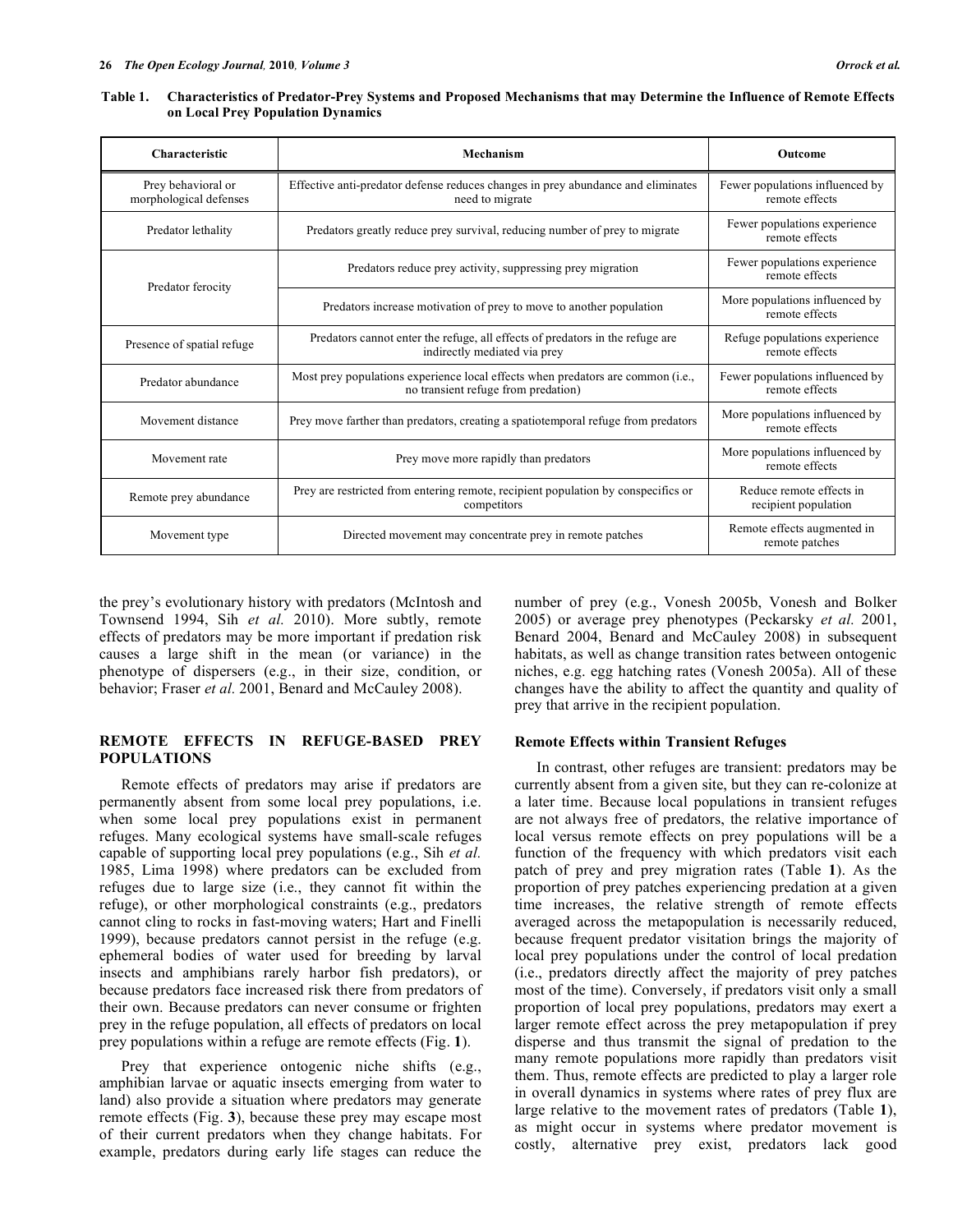information about prey distribution, predators have sedentary lifestyles (e.g. sit-and-wait predators), or predator space use is anchored by factors other than prey distribution (e.g. territoriality, distribution of mates). For example, a farranging, slow moving predator that is frightening or voracious but only visits a few prey patches each season may affect a majority of prey populations via remote effects. Changes in prey behavior that persist in time may also contribute to remote effects in transient refuges, e.g. if prey remain apprehensive for some period of time after the departure of a predator.

# **Characteristics of Prey Populations**

Although predators generate remote effects, characteristics of recipient prey populations can determine whether remote effects influence prey dynamics. If local prey populations are saturated with conspecifics or superior competitors, i.e. they are soft sinks, remote effects will be diminished because arriving prey will be quickly lost due to competition and thus be unable to influence recipient patches. Conversely, remote effects should be more important if recipient populations are not saturated or immigrating prey are superior competitors that can displace residents or depress resources in recipient local prey populations. In dynamic systems where prey can direct movement and actively choose among habitats, the balance between predation risk in the donor population and the strength of competition in the recipient population may generate an ideal free distribution of prey (Morris 2003), i.e. habitat selection that is guided by remote effects.

Abiotic factors that influence prey populations by dictating the rate and direction of organism migration may also dictate the importance of remote effects. For example, in stream ecosystems characterized by rapid currents and organisms that drift downstream to escape predators, remote effects of predators may be greater than in still-water systems where escape responses of prey may not remove individuals from the local population. Landscape characteristics that affect prey movement (e.g. barriers, corridors) may alter which local prey populations receive remote effects. For example, in stream systems, prey drift primarily in one direction, such that downstream populations are more likely to experience remote effects from upstream predators or their cues (e.g., Wooster and Sih 1995, McIntosh *et al.* 2002).

# **IMPLICATIONS OF REMOTE EFFECTS**

## **Prey Populations**

By changing the density of prey that leave donor populations, predators could lead to remote effects on prey growth, morphology, development, and population dynamics within recipient local prey populations (e.g., Pangle *et al.* 2007). These remote effects may also occur where prey undergo ontogenic niche shifts (Benard and McCauley 2008, Schreiber and Rudolf 2008). For example, consumption of frog eggs by arboreal predators can reduce the flux of tadpoles into aquatic habitats (e.g., Vonesh 2005a) and consumption by aquatic predators can reduce the flux of emerging insects and amphibians to terrestrial habitats (Baxter *et al.* 2005, Finlay and Vredenburg 2007); the

community-level consequences of these remote effects are discussed the following section.

Remote effects may affect metapopulation persistence by changing the size and composition of prey populations that comprise the metapopulation. Structured metapopulation models demonstrate that local population dynamics may alter rates of metapopulation extinction and determine the number of populations in the metapopulation at equilibrium (Gyllenberg *et al.* 1997). By increasing or decreasing rates of prey dispersal, predators may foster the persistence or extinction, respectively, of prey metapopulations via remote effects (Prakash and de Roos 2002, Reed and Levine 2005, Orrock *et al.* 2008). Aphid metapopulations may be an example of such remote effects, as the presence of predators causes the increased production of winged dispersal morphs (Dixon and Agarwala 1999). The presence of fish predators also increases the emigration rates of aquatic arthropod prey (McCauley and Rowe 2010). Remote effects may also be realized via predator-dependent habitat selection, which effectively changes the likelihood of immigration into predator-containing and predator-free patches. For many vertebrate and invertebrate taxa with aquatic life-history stages, colonization and oviposition are sensitive to whether predators are present (Kats and Sih 1992, Resetarits 2001, Blaustein *et al.* 2004, Binckley and Resetarits 2005). Thus, landscape-level patterns of prey distribution may be governed in large part by predator-sensitive habitat selection (Resetarits 2005, Resetarits *et al.* 2005), resulting in strong remote effects on prey distribution by predators to which prey are not directly exposed and yielding prey populations structured by spatial contagion of risk (Resetarits and Binckley 2009).

Remote effects can also have important consequences for conservation of prey populations by decoupling prey density and habitat quality. If predators cause prey to move from a high- to a low-resource site, then prey abundance can be negatively correlated with resource quality, leading to low abundance of prey in habitats that are effectively source populations and high abundance of prey in habitats that are effectively population sinks (Pulliam 1988). This scenario can confound habitat evaluations conducted for conservation purposes, because habitats where prey are most abundant are not necessarily the highest-quality habitats. This discrepancy in habitat quality and prey abundance would be expected to be greatest for prey with limited information about other habitats and limited ability to act on that information due to high costs of movement or low movement ability. For example, prey that drift downstream in response to a local predator may trade current predation risk for settlement in a habitat of unknown quality downstream. In systems where the mobile prey that trade food and safety are pursued by mobile predators, frequent movement among habitats and increased availability of information about habitats increases the likelihood that prey distribution in a particular habitat will reflect the joint consideration of the quality and risk in that habitat.

Remote effects may also alter rates of evolution within prey metapopulations via at least two mechanisms. First, remote effects may change the effective size of the metapopulation by changing the absolute number of individuals within local prey populations, the demographic composition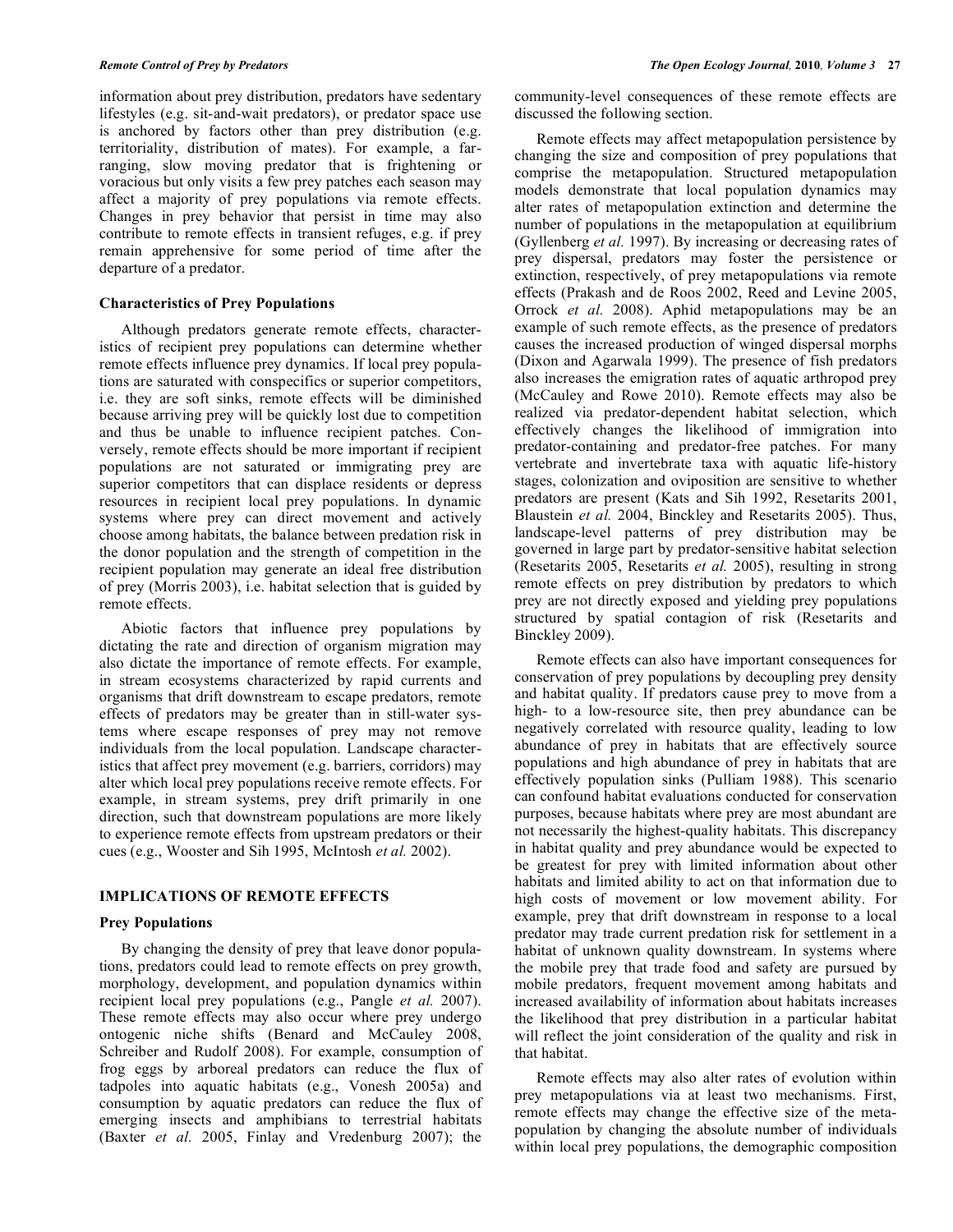of prey populations, and by contributing to heterogeneity in the size of local populations within the metapopulation (Barton and Whitlock 1997). Second, by changing the flux of particular prey genotypes (Urban and Skelly 2006), predators may potentially generate gene swamping (Lenormand 2002) in remote prey populations, such that anti-predator adaptations are maintained or fixed in populations where predators are not often present. This remote effect could yield prey populations adapted to predators they have not yet encountered, but could also create potentially deleterious prey phenotypes in the refuge (e.g. if prey are overly timid; Riechert 1993).

### **Community-Level Dynamics**

The importance of spatial subsidies in food webs has received increasing attention in recent years (Polis *et al.* 1997). Applied to predator-prey systems, spatial subsidies often focus on unidirectional flows, such that prey moving from donor patches affect predators in recipient patches, but predators cannot affect the subsidy of prey. The concept of remote effects expands the domain of spatial subsidies by emphasizing how predators can alter subsidies of prey, and provides explicit mechanisms capable of generating this shift in prey subsidies. These remote prey subsidies are likely to have a variety of community-level effects in remote habitats by changing prey abundance and phenotype. For example, arboreal egg predators can alter subsidies of prey to aquatic and terrestrial habitats, remotely altering predator-prey interactions in both (e.g., Vonesh and Osenberg 2003, Vonesh 2005b, Vonesh and Bolker 2005). Subsidies of prey moving across local communities (and often habitat boundaries) may give rise to cross-system cascades (Baxter *et al.* 2005, Knight *et al.* 2005, Finlay and Vredenburg 2007) as well as apparent competition (McCoy *et al.* 2009); both of these dynamics arise from remote effects because they are initiated by predator-mediated changes in prey flux from the donor habitat. For example, consumption of aquatic invertebrates by exotic trout reduces food subsidies to web-building spiders and adult amphibians in adjacent terrestrial habitats because fewer insects emerge (Baxter *et al.* 2005, Finlay and Vredenburg 2007). Predator-mediated changes in the abundance of aquatic amphibians may yield remote effects on terrestrial habitats within the "predator shadow" caused when amphibians transform into terrestrial adults (McCoy *et al.* 2009). Knight and colleagues (2005) document a crosssystem cascade where the final recipient is far removed from the remote predator initiating the cascade. Fish predators reduce the number of dragonfly larvae available to emerge. Because fewer adult dragonflies are available to prey on pollinators of terrestrial plants, plants near fish-containing ponds experience increased rates of pollination (Knight *et al.* 2005), an interaction mediated by a consumptive remote effect.

Just as remote effects may be important for metapopulation dynamics, they are likely to be important components of metacommunity dynamics (Leibold *et al.* 2004). For example, one process affecting metacommunity dynamics is mass effects, whereby competitively inferior species are maintained in a local community due to continual immigration (Leibold *et al.* 2004). By changing rates of immigration, either through altering the number of active migrants (Sih and Wooster 1994, McIntosh *et al.* 2002), through habitat selection behavior (Resetarits 2005, Resetarits *et al.* 2005, Resetarits and Binckley 2009, Kraus and Vonesh 2010), or both, remote predators could readily alter the importance of mass effects for determining community composition (Resetarits *et al.* 2005, Orrock *et al.* 2008). The effects of predators on habitat selection by prey can have persistent effects on local community structure even in the presence of strong post-colonization processes (Vonesh *et al.* 2009). Recent work reveals the potential for remote effects to be important in this context, as habitat selection creates spatial contagion of predator effects into predator-free patches located near predator-containing patches (Resetarits and Binckley 2009). Moreover, predator-mediated habitat selection may interact with community assembly (Kraus and Vonesh 2010), suggesting that remote effects of predators may have context-specific implications for community structure.

Remote effects could also alter the similarity of local prey communities in space because prey migration can essentially homogenize recipient prey communities. This perspective emphasizes that predators and their remote effects are essential to understanding patterns of alpha diversity (Resetarits and Binckley 2009) as well as patterns of beta diversity (i.e., species turnover). Although recent evidence suggest that local predators may homogenize prey communities (Chase *et al.* 2009), the possibility of remote effects on turnover remains unexamined.

# **QUANTIFYING REMOTE EFFECTS**

The potential exists for remote effects to confound ecological studies because remote effects may be cryptic and studies are rarely designed to detect them. Just as rates of prey migration may confound detection of local predator impacts (Cooper *et al.* 1990), investigators studying a prey species in a given focal site would not necessarily imagine that predators elsewhere could be having a major impact on their study population, and effects of remote predators could be incorrectly attributed to other mechanisms.

As a first approximation, quantifying the impact of remote effects on the dynamics of prey in a specific locality (e.g. habitat A) can be accomplished by removing predators from another locality (habitat B) over the appropriate temporal and spatial scale and observing whether the removal of a predator from B affects the dynamics within A. Building upon this approach, a more rigorous examination of remote effects would cross a predator manipulation treatment with a prey manipulation treatment, and would be explicitly designed to track prey that emigrate and measure their effects in locations where they settle. Within this experimental context, it would also be informative to use caged predators or predator cues to determine the degree to which remote predator effects were generated by consumptive or nonconsumptive effects on local prey and whether particular prey phenotypes are more involved in remote effects. Given the inherently spatial nature of remote effects, measuring the spatial extent of remote control by manipulating predators in source patches and quantifying remote effects on recipient prey populations at predator-free patches at varying distances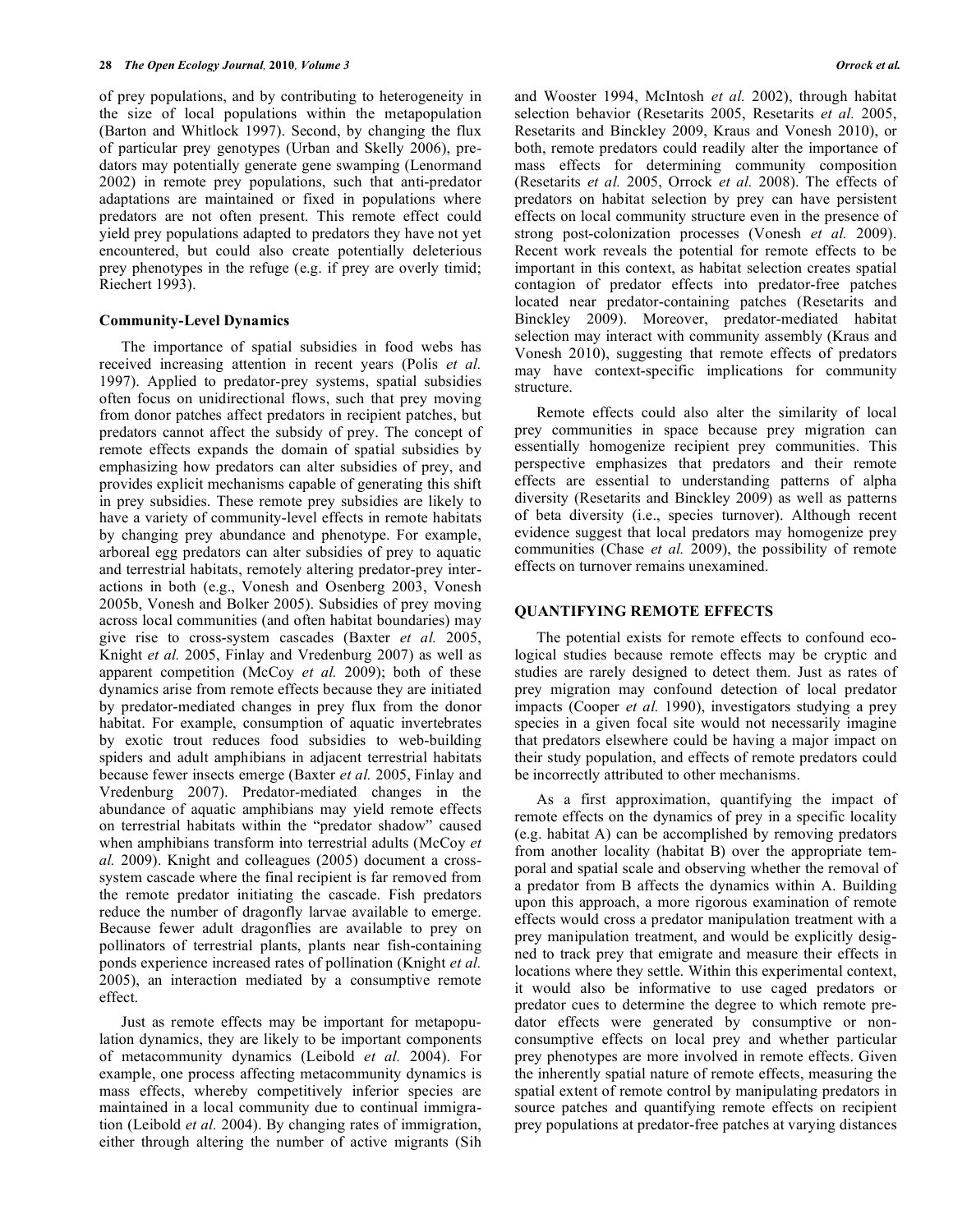from the manipulated predator source patch would also be a useful area of future study.

Importantly, experiments to quantify remote effects must be conducted at spatial scales large enough, and time scales long enough, to capture the relevant local and remote spatial dynamics of predators and prey. Although such a proposition that is daunting and rarely realized (Cronin and Reeve 2005), several recent studies can be used as models for future investigations (e.g., Vonesh and Osenberg 2003, Binckley and Resetarits 2005, Resetarits 2005, Resetarits *et al.* 2005, Vonesh *et al.* 2009, Kraus and Vonesh 2010).

### **CONCLUSIONS**

Ecologists have produced a large body of evidence on the impacts of predators, documenting that predators cause changes in the behavior, morphology, development, and abundance of prey, as well as the indirect consequences of those changes. The concept of remote effects acknowledges that there are indirect spatial consequences that arise from the ecology of consumption as well as the ecology of nonconsumptive effects: prey behavior and mortality in one locality affect prey dynamics in areas where predators are not imminent sources of danger. Because the mechanisms that create the potential for remote effects are so widespread and well known, the concept of remote effects is not new (see, e.g., Englund 1997, Werner and Peacor 2003). Indeed, the existence of widespread mechanisms capable of creating remote effects suggests that the paucity of studies that examine and quantify remote effects may greatly limit our insight into the spatial dynamics of individuals, populations, and communities.

Although the relative importance of remote effects may be predictable based upon the characteristics of predators, prey, and the systems they inhabit (Table **1**), remote effects can be cryptic as well as dynamic, and consequently could readily confound ecological studies. Given the importance of cross-boundary flows of organisms (e.g., Kremen *et al.* 2007, Marczak *et al.* 2007) an exciting challenge of both basic and applied relevance is to determine how often predators have remote effects, whether remote impacts frequently generate shifts in populations, communities, and food webs, and whether those impacts are generally predictable (Table **1**).

# **ACKNOWLEDGEMENTS**

This manuscript was improved by constructive comments and suggestions from P. Abrams, J. Chase, R. Fletcher, D. Finke, N. Gotelli, J. Kraus, T. Wootton, the laboratory group of Monica Turner at the Univ. of Wisconsin, and the Vonesh lab group at Virginia Commonwealth Univ. We also appreciate insightful comments from J. Laundré and B. Kotler. This work was conducted as part of the "Does Fear Matter?" Working Group supported by the National Center for Ecological Analysis and Synthesis (NCEAS), funded by NSF (Grant #DEB-0072909), the Univ. California, and the UC Santa Barbara Campus. Symbols and graphics used to create conceptual figures were courtesy of the Integration and Application Network (ian.umces.edu/symbols/), Univ. Maryland Center for Environmental Science.

## **REFERENCES**

- Abrams, PA (2007) Defining and measuring the impact of dynamics traits on interspecific interactions. *Ecology,* 88, 2555-62.
- Barton, NH & Whitlock, MC (1997) The evolution of metapopulations. In Hanski, IA & Gilpin, ME (Eds.) *Metapopulation biology: ecology, genetics, and evolution.* Academic Press, New York.
- Baxter, CV, Fausch, KD & Saunders, WC (2005) Tangled webs: reciprocal flows of invertebrate prey link streams and riparian zones. *Freshwater Biology,* 50, 201-20.
- Benard, MF (2004) Predator-induced phenotypic plasticity in organisms with complex life histories. *Annual Review of Ecology Evolution and Systematics,* 35, 651-73.
- Benard, MF & McCauley, SJ (2008) Integrating across life-history stages: consequences of natal habitat effects on dispersal. *American Naturalist,* 171, 553-67.
- Binckley, CA & Resetarits, WJ (2005) Habitat selection determines abundance, richness and species composition of beetles in aquatic communities. *Biology Letters,* 1, 370-74.
- Blaustein, L, Kiflawi, M, Eitam, A, Mangel, M & Cohen, JE (2004) Oviposition habitat selection in response to risk of predation in temporary pools: mode of detection and consistency across experimental venue. *Oecologia,* 138, 300-5.
- Brown, JS & Kotler, BP (2004) Hazardous duty pay and the foraging cost of predation. *Ecology Letters,* 7, 999-1014.
- Brown, JS, Laundre, JW & Gurung, M (1999) The ecology of fear: Optimal foraging, game theory, and trophic interactions. *Journal of Mammalogy,* 80, 385-99.
- Chase, JM, Biro, BG, Ryberg, WA & Smith, KG (2009) Predators temper the relative importance of stochastic processes in assembly of prey communities. *Ecology Letters,* 12, 1210-8.
- Cooper, SD, Walde, SJ & Peckarsky, BL (1990) Prey exchange-rates and the impact of predators on prey populations in streams. *Ecology,* 71, 1503-14.
- Creel, S & Christianson, D (2008) Relationships between direct predation and risk effects. *Trends in Ecology and Evolution,* 23, 194-201.
- Cronin, JT, Haynes, KJ & Dillemuth, F (2004) Spider effects on planthopper mortality, dispersal, and spatial population dynamics. *Ecology,* 85, 2134-43.
- Cronin, JT & Reeve, JD (2005) Host-parasitoid spatial ecology: a plea for a landscape-level synthesis. *Proceedings of the Royal Society B-Biological Sciences,* 272, 2225-35.
- Dixon, AFG & Agarwala, BK (1999) Ladybird-induced life-history changes in aphids. *Proceedings of the Royal Society Series B-Biological Sciences,* 266, 1549-53.
- Englund, G (1997) Importance of spatial scale and prey movements in predator caging experiments. *Ecology,* 78, 2316-25.
- Finlay, JC & Vredenburg, VT (2007) Introduced trout sever trophic connections in watersheds: Consequences for a declining amphibian. *Ecology,* 88, 2187-98.
- Fraser, DF, Gilliam, JF, Daley, MJ, Le, AN & Skalski, GT (2001) Explaining leptokurtic distributions: intrapopulation variation in boldness and exploration. *American Naturalist,* 158, 124-35.
- Fraser, DF, Gilliam, JF, MacGowan, MP, Arcaro, CM & Guillozet, PH (1999) Habitat quality in a hostile river corridor. *Ecology,* 80, 597- 607.
- Fraser, DF, Gilliam, JF & Yiphoi, T (1995) Predation as an agent of population fragmentation in a tropical watershed. *Ecology,* 76, 1461-72.
- Gilliam, JF & Fraser, DF (2001) Movement in corridors: Enhancement by predation threat, disturbance, and habitat structure. *Ecology,* 82, 258-73.
- Gyllenberg, M, Hanski, I & Hastings, A (1997) Structured metapopulation models. In: Hanski, IA & Gilpin, ME (Eds) *Metapopulation biology: ecology, genetics, and evolution.* New York, Academic Press.
- Hanski, IA & Gilpin, ME (1997) *Metapopulation biology: ecology, genetics, and evolution,* Academic Press, San Diego.
- Hart, DD & Finelli, CM (1999) Physical-biological coupling in streams: The pervasive effects of flow on benthic organisms. *Annual Review of Ecology and Systematics,* 30, 363-95.
- Kats, LB & Sih, A (1992) Oviposition site selection and avoidance of fish by streamside salamanders (*Ambystoma barbouri*). *Copeia*, 468-73.
- Knight, TM, McCoy, MW, Chase, JM, McCoy, KA & Holt, RD (2005) Trophic cascades across ecosystems. *Nature,* 437, 880-3.